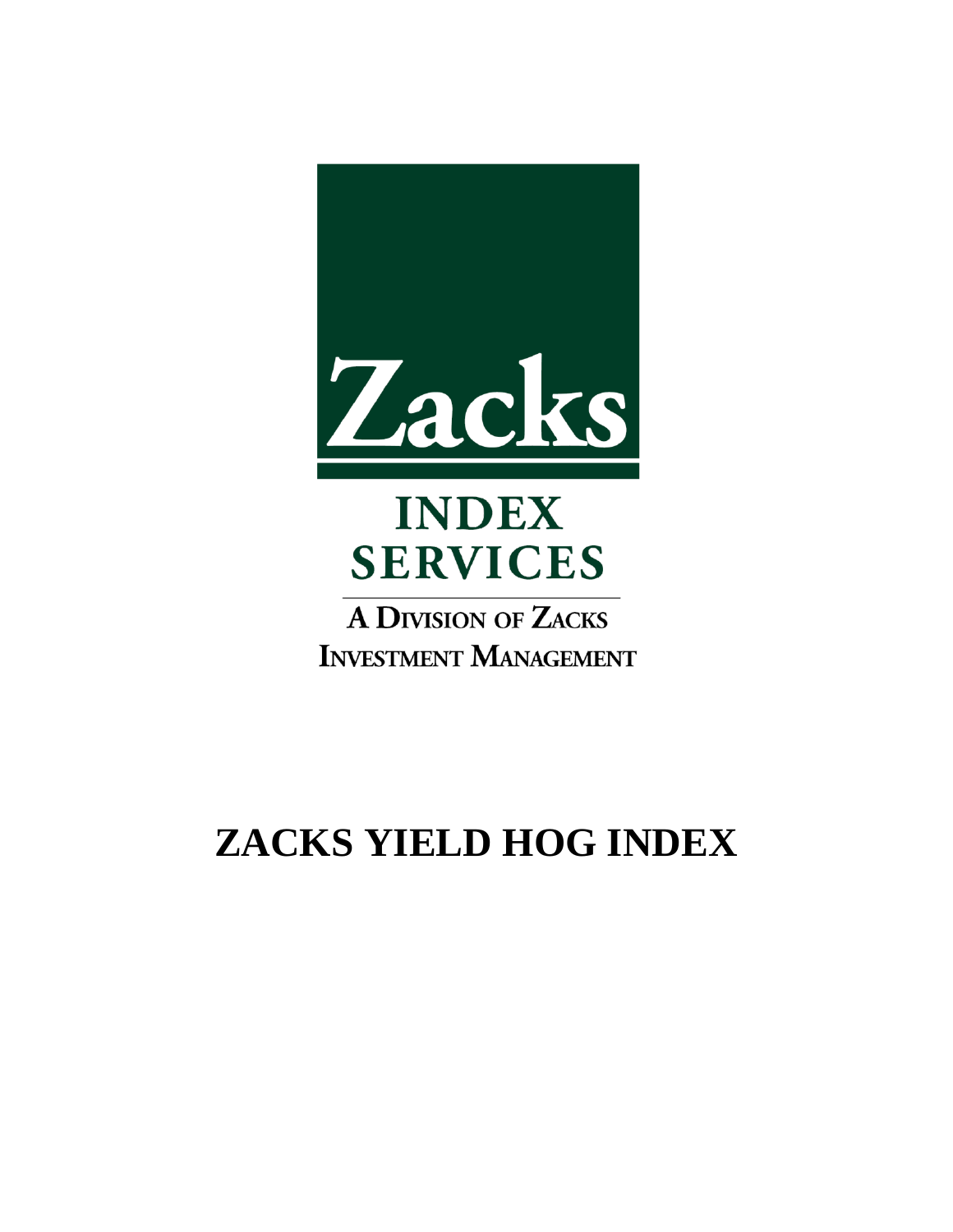# **Table of Contents**

- **1. Index Summary**
- **2. Disclaimer**
- **3. Index Methodology**
- **3.1. Overview**
- **3.2. Investable Universe**
- **3.3. Selection & Weighting**
- **3.4. Rebalancing Frequency**
- **4. Index Calculation & Dissemination**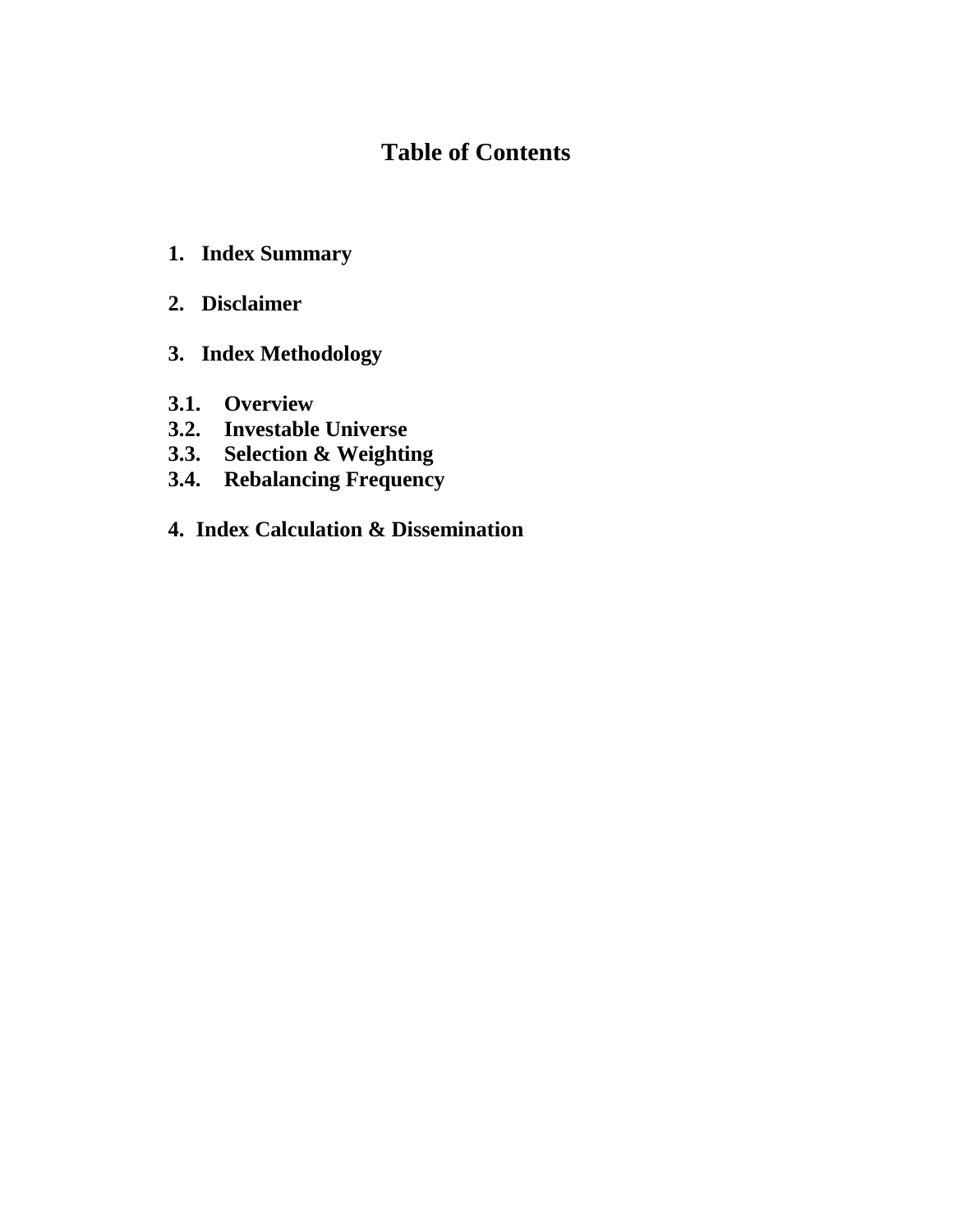# **1. INDEX SUMMARY**

| <b>Full Name</b>          | Zacks Yield Hog Index                                        |
|---------------------------|--------------------------------------------------------------|
| <b>Index Types</b>        | Price Appreciation Index (Ticker: ZAXYH)                     |
|                           | Total Return Index (Ticker: ZAXYHTR)                         |
|                           |                                                              |
| <b>Eligible Stocks</b>    | Common Stocks, MLPs, REITs, ADRs, and CEFs that are listed   |
|                           | on major U.S. exchanges.                                     |
| <b>Number of</b>          | $125 - 150$                                                  |
| <b>Constituents</b>       |                                                              |
| <b>Weighting Scheme</b>   | Modified Weighting Method                                    |
|                           |                                                              |
| Rebalancing &             | Effective Quarterly in February, May, August, and November   |
| <b>Reconstitution</b>     | on the 2nd business day after the month end                  |
| <b>Frequency</b>          |                                                              |
| <b>Calculation</b>        | Price Return: 15 seconds between $00:30 \& 18:00 \text{ ET}$ |
| <b>Frequency</b>          | Gross Total Return: 15 seconds between 00:30 & 18:00 ET      |
|                           | Net Total Return: 15 seconds between 00:30 & 18:00 ET        |
| <b>Base date</b>          | 2001/8/31                                                    |
| <b>Base level</b>         | 1000                                                         |
|                           |                                                              |
| <b>Historical Returns</b> | 2001/9/30                                                    |
| available since           |                                                              |
| <b>Bloomberg Code</b>     | <b>ZAXYH</b>                                                 |
| <b>Derivatives and</b>    | Invesco Multi-Asset Income ETF (ticker: CVY)                 |
| <b>Linked Products</b>    |                                                              |
|                           |                                                              |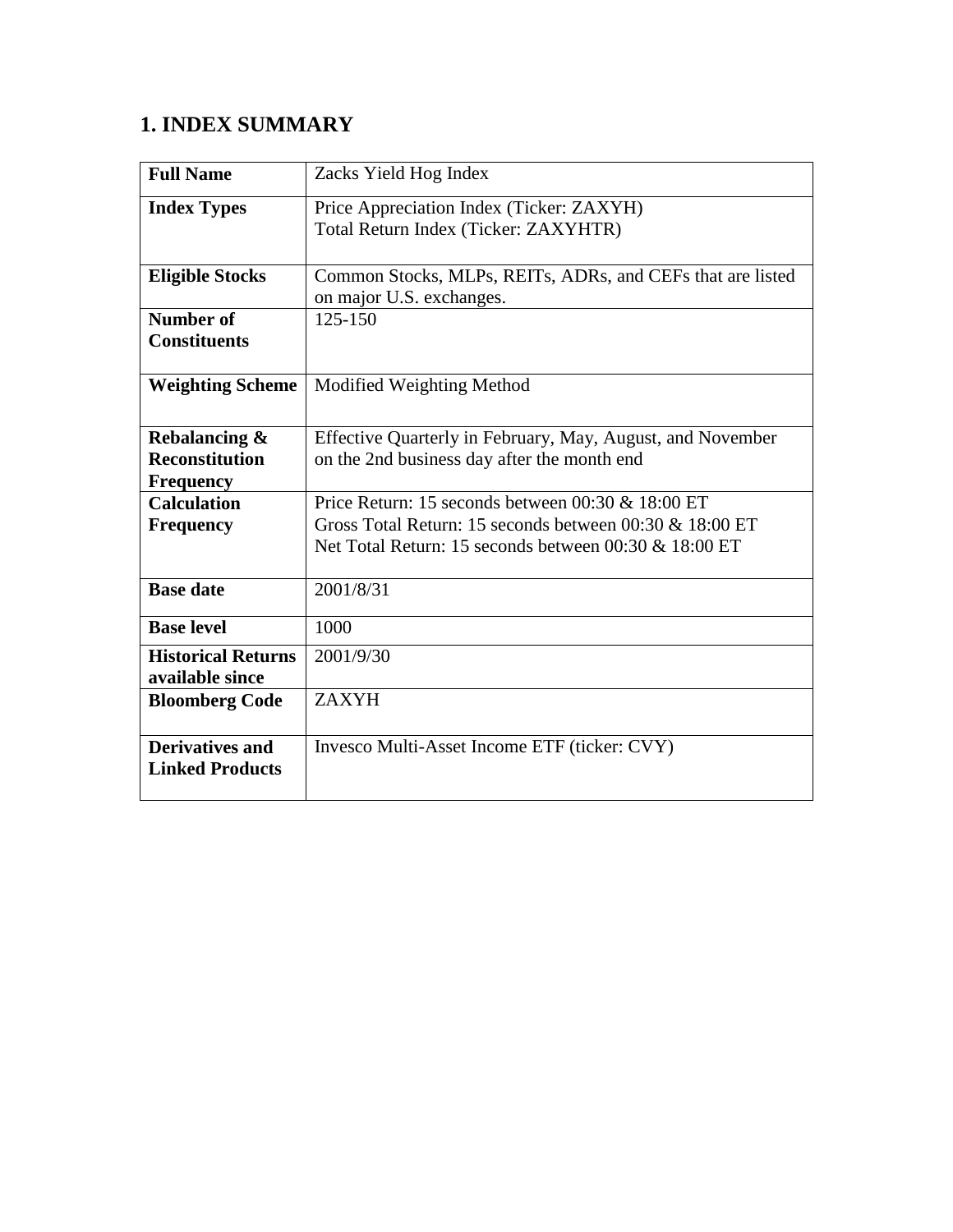# **2. DISCLAIMER**

#### **Cases uncovered by the rules provided in this document**

Should Zacks Index Services (ZIS) encounter cases that are not covered by the rules provided in this document, ZIS reserves the right to apply adjustment to the rules that are believed to be along the lines of the purpose of the Index.

### **Index Rule Changes**

ZIS reserves the right to amend or withdraw the index rules in whole or in part at any time. ZIS and its affiliates (Zacks Investment Management and Zacks Investment Research) are not liable for any losses resulting from the index rule changes.

## **Liability**

Although ZIS will do its best to ensure the accuracy of all the data and the calculations involved in the periodic index updates, it is not liable for any unforeseen outcomes caused by any inaccuracy in data or human errors.

## **Ownership**

ZIS is the owner of all intellectual and other property rights to the index, including the name, the composition and the calculation of the index.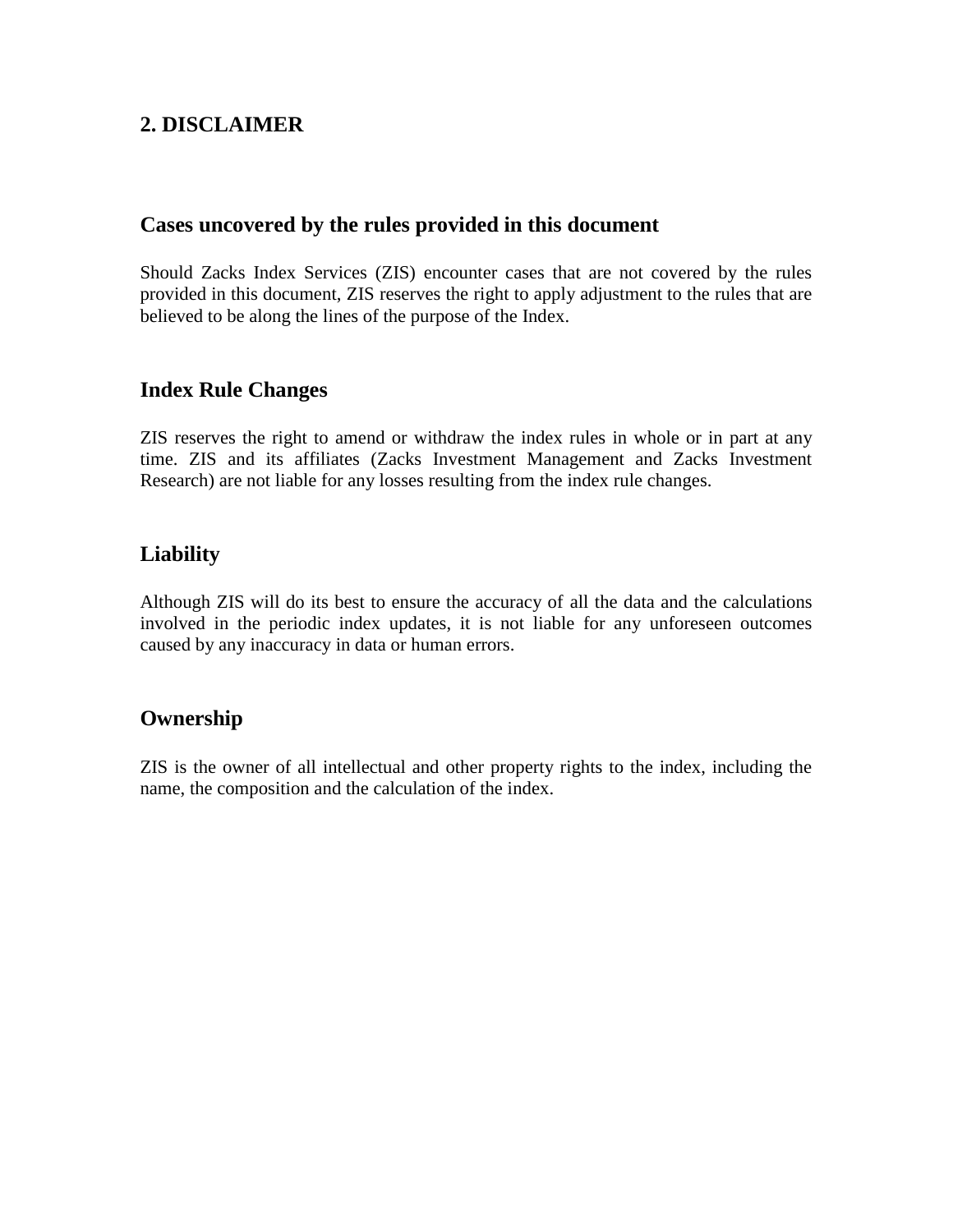# **3. INDEX METHODOLOGY**

#### **3.1. Overview**

Zacks Yield Hog Index selection methodology is designed to identify companies with potentially high income and superior risk-return profiles as determined by Zacks. The objective of the Index is to select a diversified group of stocks with the potential to deliver high yield and risk adjusted return.

The Index constituent selection methodology utilizes multi-factor proprietary selection rules to identify those stocks that offer the greatest potential from a yield and risk/return perspective while maintaining global/industry diversification.

#### **3.2. Investable Universe**

The universe of companies includes common stocks paying dividends, REITs, MLPs, ADRs, Closed-end Funds, and Preferred Stocks. The companies in the universe are selected using a proprietary strategy developed by Zacks Index Services. Please refer Selection & Weighting section for universe screens of each sleeve.

### **3.3. Selection & Weighting**

#### **1) Creation of Common Stock Portion of Index**

- a) Exclude all ADRs, REITs, Indices, MLPs and Closed-End Funds from the universe
- b) Rank the universe after the exclusions based on descending liquidity; limit universe to most liquid 2,000 stocks. Liquidity is defined as 3 month average daily trading value
- c) Eliminate those stocks with less than 1.5 times the dividend yield of the S&P 500
- d) Rank the remaining stocks into 5 uniform quintiles for each of the following factors: ascending payout ratio, descending quarterly dividend growth, descending yearly dividend growth
- e) Eliminate those stocks not ranked in the  $1<sup>st</sup>$  quintile of at least one factor
- f) If there are less than 51 stocks in the common stock portion of the portfolio, add the stocks that are ranked in the  $2<sup>nd</sup>$  quintile of the payout ratio factor
- g) If there are more than 75 stocks in the common stock portion of the portfolio, rank all stocks by payout ratio and select the lowest 75
- h) Common Stocks (50% of total portfolio) rank all stocks into three tranches based on liquidity. The most liquid tranche should be 1.5 times the weight of the middle tranche; the least liquid tranche should be half (0.5 time) the middle tranche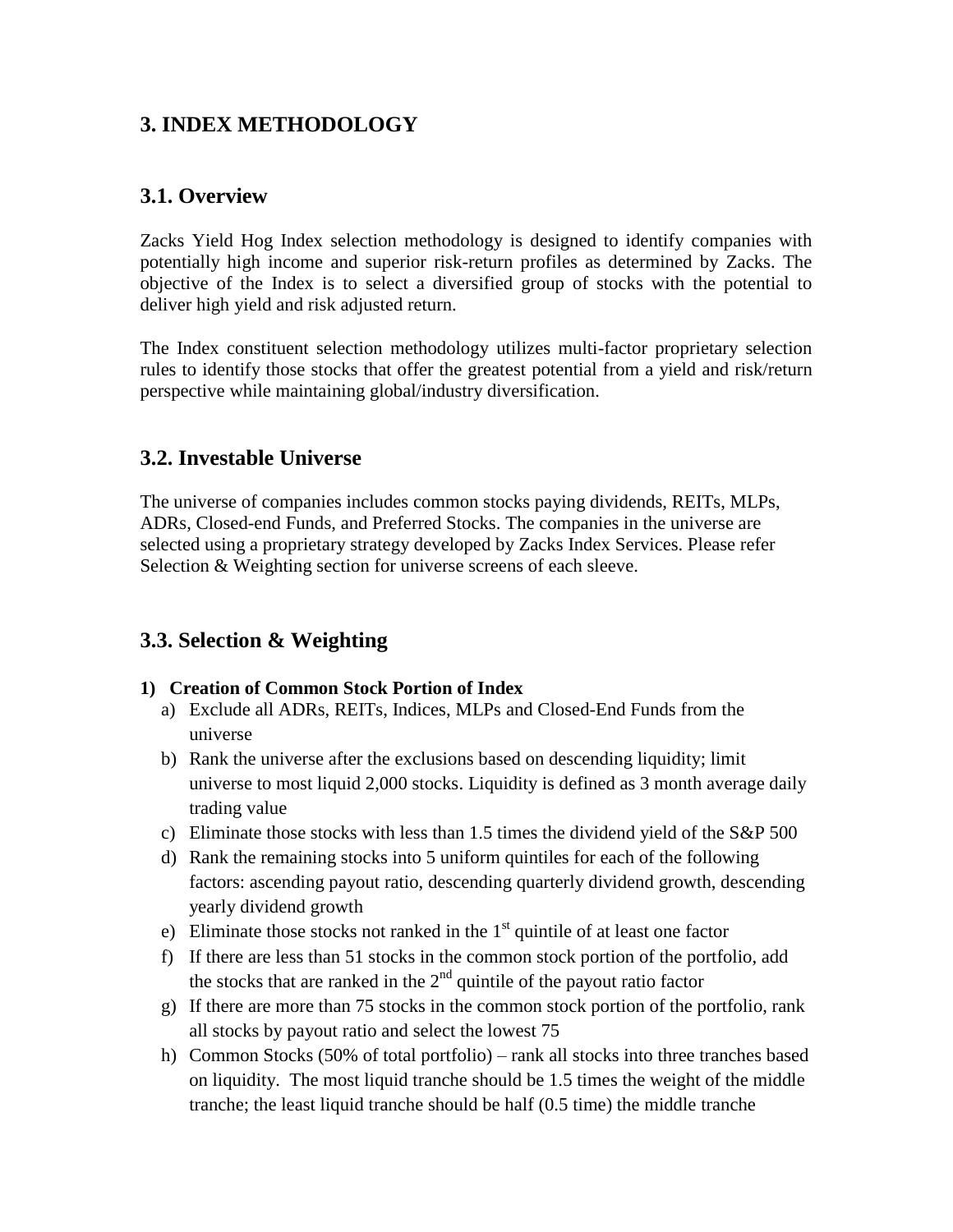#### **2) Creation of ADR Portion of Index**

- a) Limit the universe to ADRs only
- b) Eliminate ADRs with dividend yield less than or equal to 0
- c) Eliminate those tickers with liquidity less than 3 million in liquidity
- d) Rank the remaining tickers by Zacks indicator in ascending order, rank the remaining tickers by 9 month momentum in descending order, rank the remaining tickers by payout ratio in ascending order
- e) Eliminate 10% ADRs with highest payout ratio, 20% ADRs with lowest momentum and 20% ADRs with highest Zacks Indicator
- f) Rank the remaining tickers based on descending dividend yield and select the best 15 tickers
- g) ADRs(10% the total portfolio)-weight based on dividend yield with an individual ADR maximum weight of 1% of the total portfolio; maximum weight of one sector is 40%

#### **3) Creation of REIT Portion of Index**

- a) Limit the universe to REITs only
- b) Eliminate REITs with dividend yield less than 2 times the dividend yield of the S&P 500
- c) Eliminate those tickers with liquidity less than 7.8 million in liquidity
- d) Eliminate those tickers with Zacks Indicator score of greater than 80
- e) Rank the remaining tickers based on descending 6 month momentum and select the best 15 tickers
- f) REITs(10% the total portfolio)-weight based on liquidity with an individual REIT maximum weight of 1% of the total portfolio

#### **4) Creation of MLP Portion of Index**

- a) All US listed MLPs
- b) Dividend yield must be greater than or equal to 2 times the dividend yield of the S&P 500
- c) Eliminate all MLPs not involved in oil/energy or infrastructure (finance, consumer discretionary, consumer staples, etc)
- d) Rank all the remaining tickers by Debt to Equity Ratio
- e) Eliminate 20% of tickers with highest D/E ratio
- f) Rank all the remaining tickers by 3-month momentum
- g) Pick 12 tickers with highest 3-month momentum
- h) Dividend yield weight them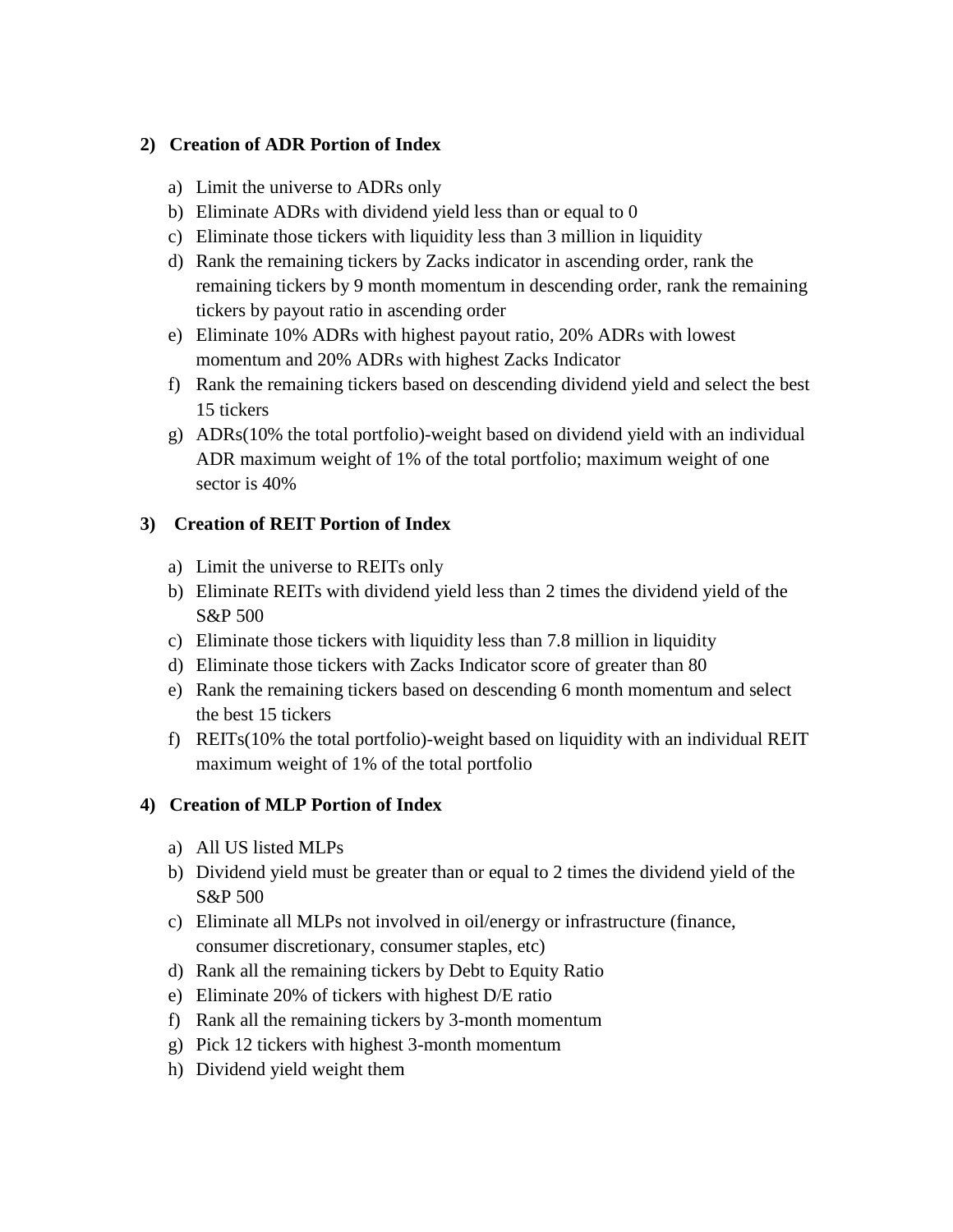#### **5) Creation of CEF Portion of Index**

- a) All US listed CEFs
- b) Eliminate those tickers not trading at a discount
- c) Eliminate those tickers with a dividend yield less than or equal to zero
- d) Eliminate those tickers with less than \$300 million in Assets Under Management
- e) Rank the remaining tickers by descending dividend yield and choose the best 20 tickers
- f) Add liquidity constraint: Calculate 3 month, recent 30 days and recent 10 days trading values using actual volume times price backward. Liquidity constraint (3 month, 30 day and 10 day) should be greater than \$1,000,000 for each calculated liquidity value. No new buy or sell if a CEF doesn't meet liquidity constraint.
- g) Lower turnover ratio: If it meets the buy rule, the liquidity rule, and the yield has not dropped by more than 10%, there will be no sell despite the fact that it may be out of the top 20 highest yielding CEFs
- h) CEFs (10% of the portfolio)-weight based on liquidity with an individual maximum weight of 1.10% of the total portfolio.

#### **6) Creation of Preferred Stocks Portion of Index**

- a) Limit the universe to preferred stocks only
- b) Eliminate preferred with dividend yield less than or equal to 0
- c) Eliminate anything with low credit quality
- d) Only allow three preferreds from the same issuer
- e) Rank the remaining tickers based on descending liquidity and select the best 15 tickers
- f) Rank the 15 tickers based on descending dividend yield and select the 12 best tickers
- g) Preferred (10% the total portfolio)-weight based on liquidity with an individual maximum weight of 1.1% of the total portfolio

#### **7) Quality Control – Before announcing quarterly rebalance**

- a) Perform QC on the 125-150 stock Index.
- b) Check the dividend yield on all securities to make sure they are accurate
- c) Check to make sure that preferred stocks are actual preferreds and not structured products (trust preferreds, callable preferreds, etc.). Check to make sure all preferred stocks is rated equal or above BB (Composite rating of S&P, Moody's, and Fitch…)
- d) QC includes: underlying data values, risk report, and current news.
- e) Review for Multiple Classes of Stock